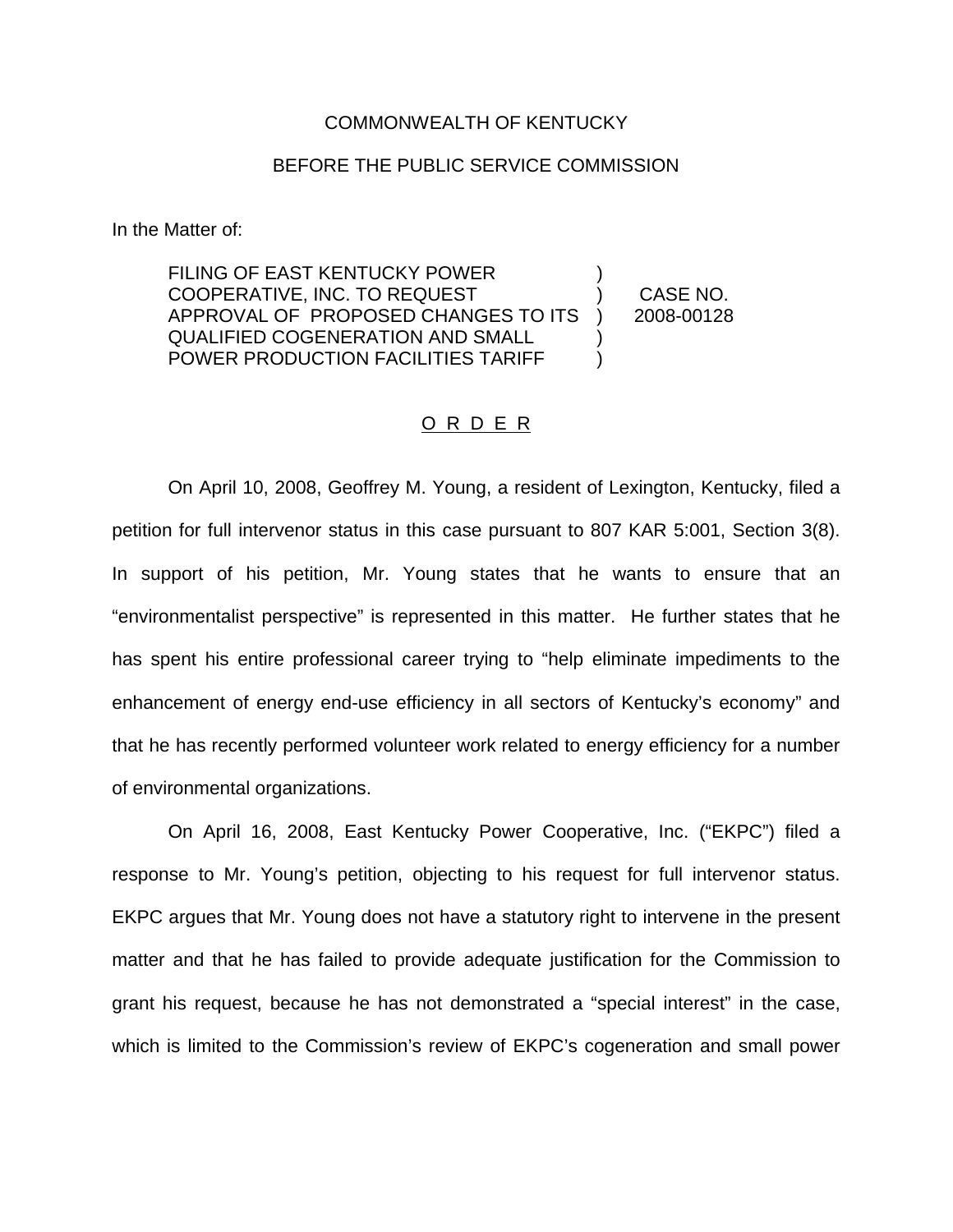production facilities ("Qualifying Facilities") tariff. More particularly, EKPC argues that Mr. Young does not represent the rate or service interests of the member cooperative distribution system members of EKPC or the interests of owners of any Qualifying Facilities to whom the terms of the tariff apply.

EKPC further argues that the environmental issues that Mr. Young seeks to address in this matter are not relevant to the proceeding and are beyond the Commission's jurisdiction. EKPC states that the proper subject matter of this case is EKPC's avoided costs and whether the tariff represents fair, just, and reasonable rates for EKPC's purchases of power from Qualifying Facilities. However, while EKPC objects to Mr. Young's participation as a full intervenor pursuant to 807 KAR 5:001, Section 3, it does not object to Mr. Young submitting comments for the Commission's consideration in this proceeding.

On April 21, 2008, Mr. Young filed a reply to EKPC's response. In his reply, Mr. Young asserts that, pursuant to Section 50 of Kentucky's 2007 Energy Act, the Commission is obligated to consider the following issues in the present case:

the environmental costs of various strategies for meeting future energy demand; a range of ways the Commission might act to help achieve enhanced energy efficiency and minimize life-cycle energy costs to all classes of taxpayers; [and] encouraging the diversification of utility energy portfolios through the use of renewable energy technologies and distributed generation.

Mr. Young asserts that these issues are relevant to the issues in the present case, visà-vis the 2007 Energy Act study, and that, therefore, his stated interests in the present case are not beyond the Commission's jurisdiction and are not beyond the scope of this proceeding.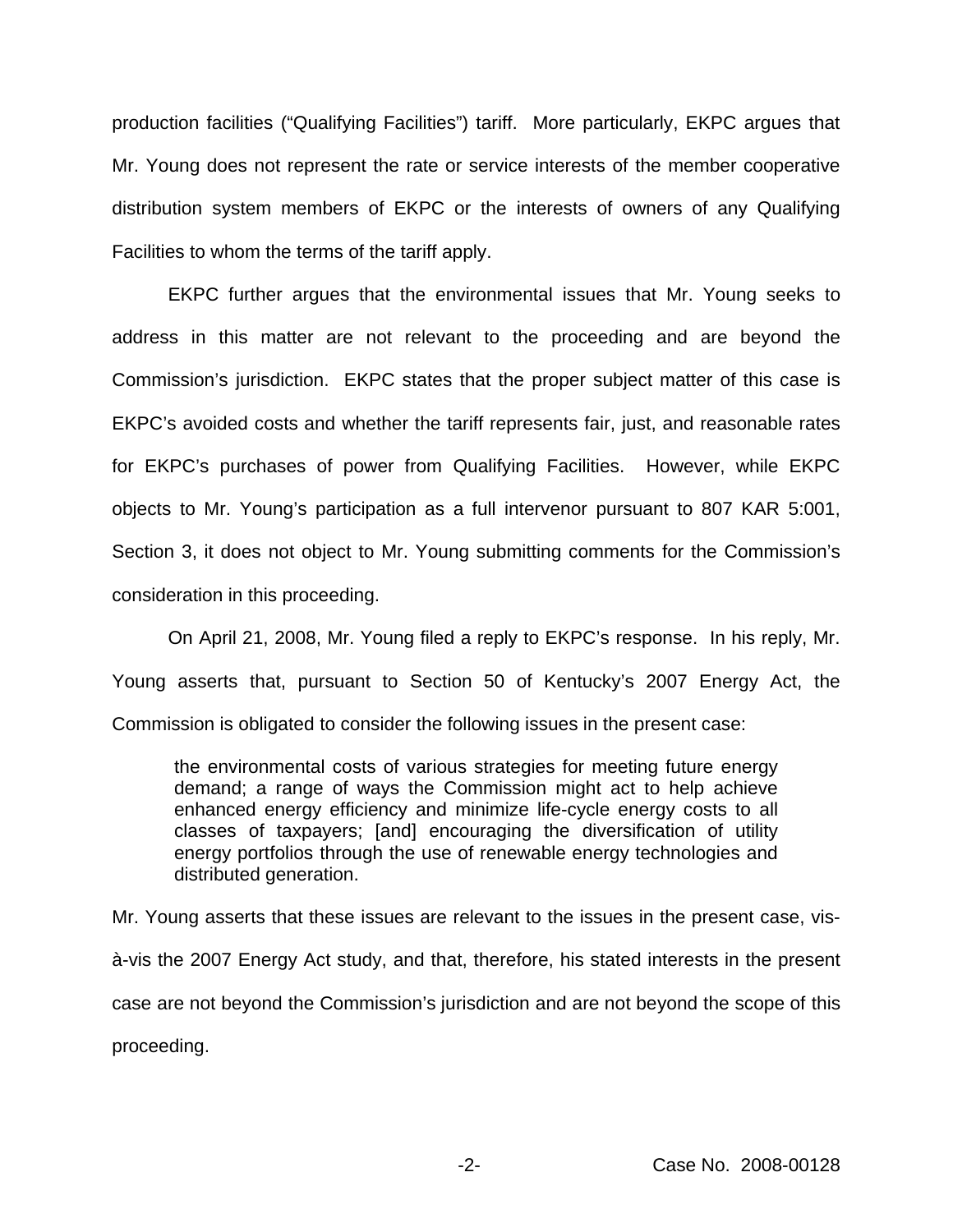Mr. Young further asserts that certain language in the Commission's December 5, 2007 Order in Case No. 2006-00472<sup>1</sup> indicates that the Commission would be receptive to further arguments regarding the interpretation of the regulation governing small power production and cogeneration, 807 KAR 5:054, which the Sierra Club (through its witness, Mr. Young) advocated during the hearing and in its filings in that case. Mr. Young states that he would use this case as an opportunity to "clarify" what he characterizes as erroneous findings in the Commission's December 5, 2007 Order in Case No. 2006-00472, relating to the Sierra Club's proposed tariff for small power production and cogeneration.

Based on Mr. Young's petition, EKPC's response and objections, and Mr. Young's reply, the Commission denies Mr. Young's petition for full intervenor status in this matter. The Commission agrees with EKPC's assertion that Mr. Young's interest in representing an "environmentalist perspective" and promoting energy efficiency in general is beyond the scope of this proceeding. The Commission does not agree with Mr. Young's assertion that the enactment of the 2007 Energy Act has expanded the Commission's jurisdictional limitations to include the issues he seeks to advocate in this case. To the contrary, the 2007 Energy Act directed the Commission to study and make recommendations to the legislature regarding issues of energy efficiency and energy costs – not to implement those issues. Nor would it be appropriate or lawful to revisit the Sierra Club's issues that were adjudicated in Case No. 2006-00472, because no timely request was filed to rehear those issues in that case.

 $1$  Case No. 2006-00472, General Adjustment of Electric Rates of East Kentucky Power Cooperative, Inc.